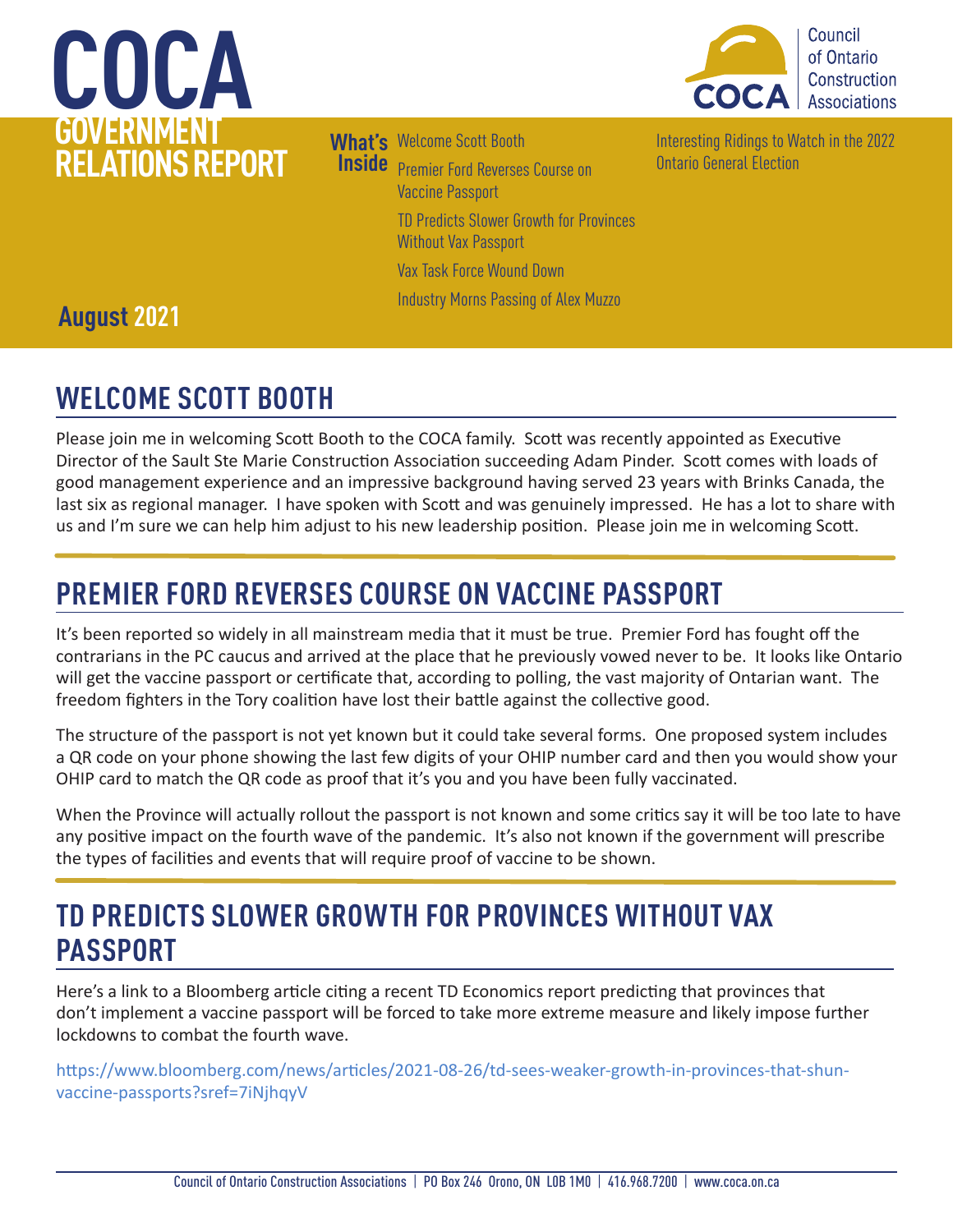<span id="page-1-0"></span>



## **VAX TASK FORCE WOUND DOWN**

Ontario's Vaccination Task Force that has been advising the provincial government on the distribution of anti-COVID19 vaccines has been wound down. The Task Force was originally chaired by retired general Rick Hillier who was succeeded by Dr. Homer Tien last April. According to an August 21 report from Public Ontario, 66.2% of Ontarians aged 12 and above are fully vaccinated and another 6.5% partially vaccinated so there is still some work to be done before the uptake needed to bring the Delta variant to its knees is achieved.

## **INDUSTRY MOURNS PASSING OF ALEX MUZZO**

I won't pretend to have known Alex Muzzo at all well but through his role at the Interior Systems Contractors Association, I had the pleasure of his company on about half a dozen occasions. Through those times I was able to experience his wonderful sense of humour, to see the hard driving and demanding business leader that he was and to enjoy his deep generosity. Our industry has lost one of its giants. On behalf of COCA, I extend our deepest sympathies to his family and our friends at ISCA for their loss.

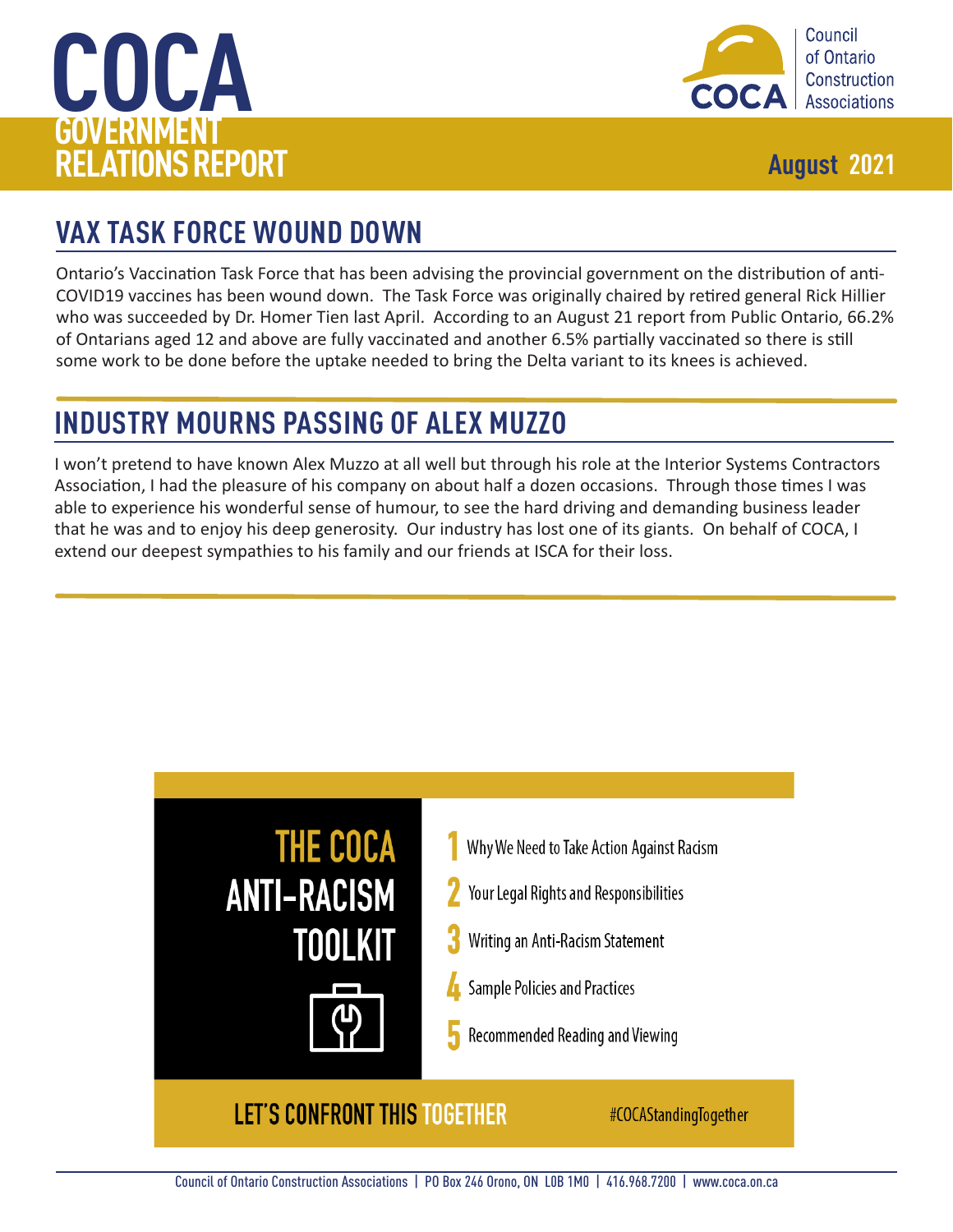<span id="page-2-0"></span>



## **INTERESTING RIDINGS TO WATCH IN THE 2022 ONTARIO GENERAL ELECTION**

### **Simcoe—Grey**

The tale in Simcoe-Grey also involves an Independent and former Tory MPP, Jim Wilson, but has a different twist that involves some party infighting. Wilson, also a former political staffer on the provincial and federal stages, was first elected in the electoral district called Simcoe West in 1990 and was re-elected in the riding with the same name in 1995 when Tory blue wave washed over the Province and again in 1999 in the newly formed riding of Simcoe-Grey Wilson held senior cabinet positions in the governments of former Premiers Mike Harris and Ernie Eves.

He was re-elected to the Opposition benches when the Common Sense ran out in 2003, 2007, 2011, 2014 and then back to the Government side in the June 2018 contest that disposed of Kathleen Wynne and her Liberals. He resigned from the PC caucus less than six months later to seek treatment for substance addiction and currently sits in the Legislature as an Independent. After serving for 32 years, Wilson announced that he will not be seeking re-election in June 2022.

So the PCs appointed the Mayor of Collingwood, Brian Saunderson, a former two-time Canadian Olympian and lawyer, to be their standard bearer in the next Ontario general election. Saunderson is the son of former Mike Harris era cabinet minister Bill Saunderson (Eglinton 1995-1999).

It's been reported in the media that disappointed hopeful, former Conservative MP (Mississauga South 2011-2015) and friend of COCA from her Earnscliffe election presentations to the joint Board and COO, Stella Ambler, who moved into the riding and was waiting patiently in the weeds. She unsuccessfully challenged the appointment with the Party and subsequently appealed to the courts to compel the

party to have a local candidacy vote.

Another interesting political squabble.

### **Lanark-Frontenac-Kington**

Randy Hillier was first elected to the Ontario Legislature in 2007 as the MPP for the electoral district of Lanark-Frontenac-Lennox and Addington. Although elected as a Progressive Conservative, Hillier was always an independent thinker and a contrarian whose views quite often didn't line up with his Party's.

He was re-elected in 2011, 2014 in the same electoral district and in the newly formed Lanark-Frontenac-Kington in 2018. Other than in his first election, when he was up against a long serving, well-known and highly capable local politician and enjoyed a very narrow victory, Hillier won with significant margins. However, always the maverick, Hillier was kicked out of the Tory caucus in 2019 because of comments he made about the parents of children with autism and he currently sits as an Independent.

In the June 2022 Ontario general election, Hillier will be seeking re-election as an Independent and will face off against the PC candidate John Jordan. Jordan is the son of the late Leo Jordan who sat in the Ontario Legislature from 1990 to 1999. Worth noting is the fact that Jordan defeated former Mike Harris political staffer and staffer to federal ministers in the cabinet of former Prime Minister Stephen Harper, Bill King. Jordan is the CEO of an agency that provides a wide range of primary health care, community development initiatives and health promotion programs.

These appear to be two very different candidates who will be engaged in a fight that could define the future of the riding.